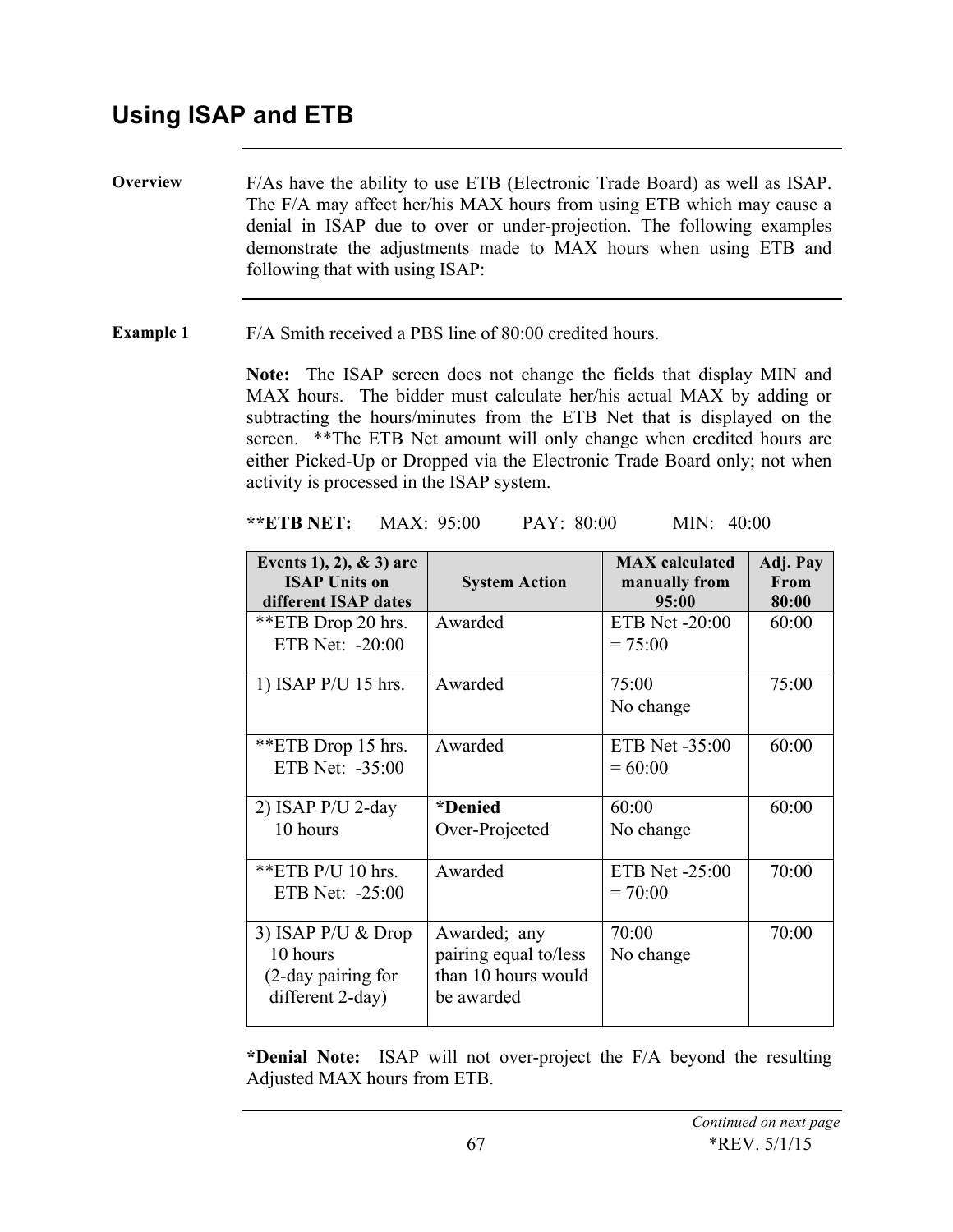**Example 2** F/A Jones received a PBS line of 92:00 credited hours.

**Note:** The ISAP screen does not change the fields that display MIN and MAX hours. The bidder must calculate her/his actual MAX by adding or subtracting the hours/minutes from the ETB Net that is displayed on the screen. \*\*The ETB Net amount will only change when credited hours are either Picked-Up or Dropped via the Electronic Trade Board only; not when activity is processed in the ISAP system.

**\*\*ETB NET:** MAX: 115:00 PAY: 92:00 MIN: 40:00

| Events 1), $& 2$ ) are<br><b>ISAP Units on</b><br>different ISAP dates | <b>System Action</b>                          | <b>MAX</b> calculated<br>manually from<br>115:00 | Adj. Pay<br><b>From</b><br>92:00 |
|------------------------------------------------------------------------|-----------------------------------------------|--------------------------------------------------|----------------------------------|
| **ETB Drop 20 hrs.<br>ETB Net: $-20:00$                                | Approved                                      | ETB Net $-20:00$<br>$= 95:00$                    | 72:00                            |
| **ETB Drop 20 hrs.<br>ETB Net: -40:00                                  | Approved                                      | ETB Net $-40:00$<br>$= 75:00$                    | 52:00                            |
| 1) ISAP Drop only<br>10 hrs.                                           | Approved                                      | 75:00<br>No Change                               | 42:00                            |
| **ETB Drop 15 hrs.                                                     | *Denied<br>Under-Projected (less<br>than min) | 42:00<br>No Change                               | 42:00                            |
| 2) ISAP Drop only<br>10 hrs.                                           | *Denied<br>Under-Projected                    | 42:00<br>No Change                               | 42:00                            |

**\*Denial Note:** ISAP will not allow the F/A to reduce pay below the 40 hr. minimum.

*Continued on next page*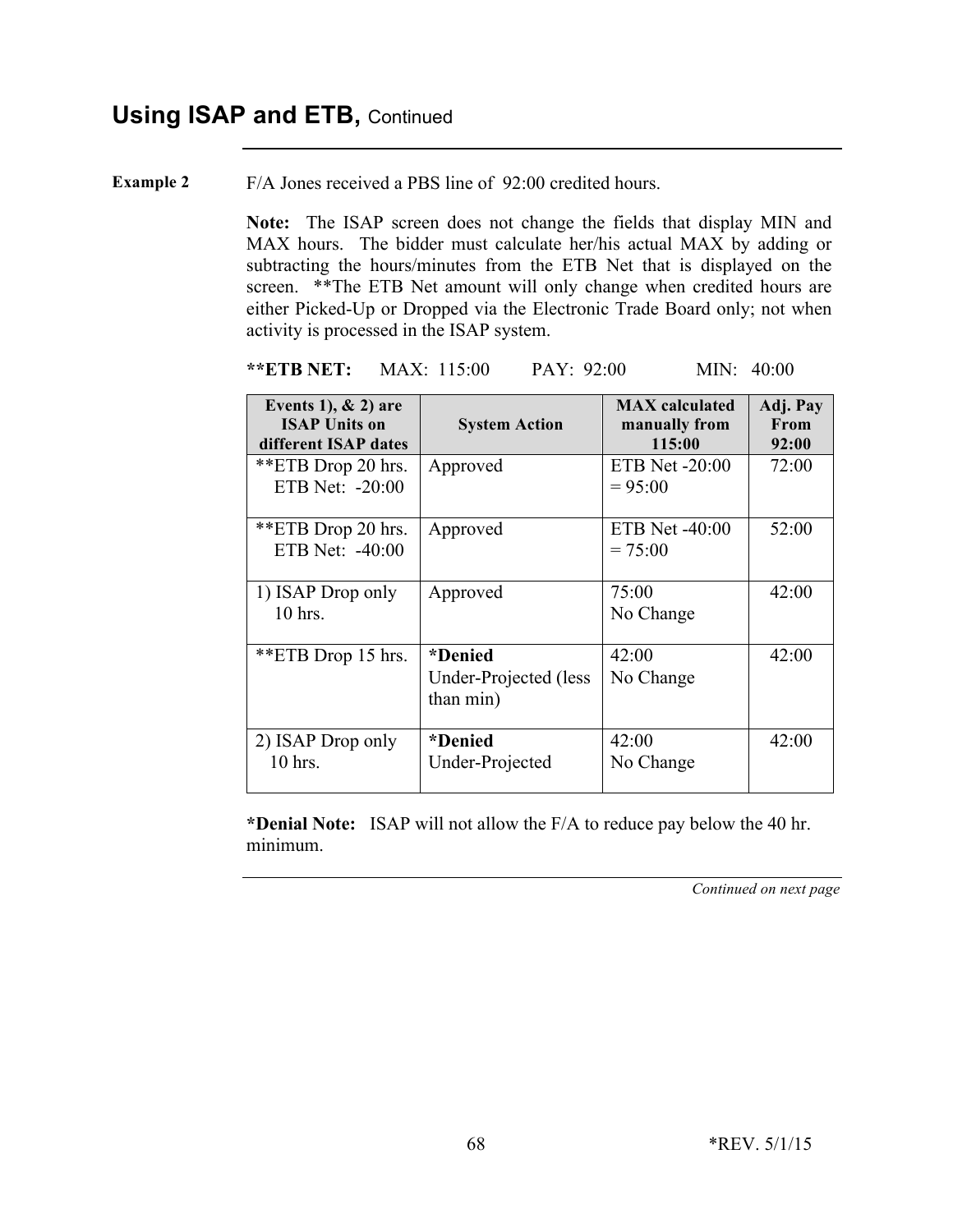**Example 3** F/A Parker received a PBS line of 75:00 credited hours.

**Note:** The ISAP screen does not change the fields that display MIN and MAX hours. The bidder must calculate her/his actual MAX by adding or subtracting the hours/minutes from the ETB Net that is displayed on the screen. \*\*The ETB Net amount will only change when credited hours are either Picked-Up or Dropped via the Electronic Trade Board only; not when activity is processed in the ISAP system.

### **\*\*ETB NET:** MAX: 95:00 PAY: 75:00 MIN: 40:00

| Events 1), 2), 3) & 4)                    |                                               | <b>MAX</b> calculated          | Adj. Pay<br>From |
|-------------------------------------------|-----------------------------------------------|--------------------------------|------------------|
| are ISAP Units on<br>different ISAP dates | <b>System Action</b>                          | manually from<br>95:00         | 75:00            |
| **ETB $P/U$ 25 hrs.<br>ETB Net: $+25:00$  | Approved                                      | ETB Net $+25:00$<br>$= 120:00$ | 100:00           |
| 1) ISAP Drop only<br>20 hrs.              | Approved                                      | 120:00<br>No change            | 80:00            |
| 2) ISAP Drop only<br>35 hrs.              | Approved                                      | 120:00<br>No change            | 45:00            |
| 3) ISAP Drop only<br>$10$ hrs.            | *Denied<br>Under-Projected<br>(less than MIN) | 120:00<br>No change            | 45:00            |
| **ETB $P/U$ 25 hrs.<br>ETB Net: $+50:00$  | Approved                                      | ETB Net $+50:00$<br>$= 145:00$ | 70:00            |
| 4) ISAP Drop only<br>10 hrs.              | Approved                                      | 145:00<br>No Change            | 60:00            |

**\*Denial Note:** ISAP will not allow the F/A to reduce pay below the 40 hr. minimum.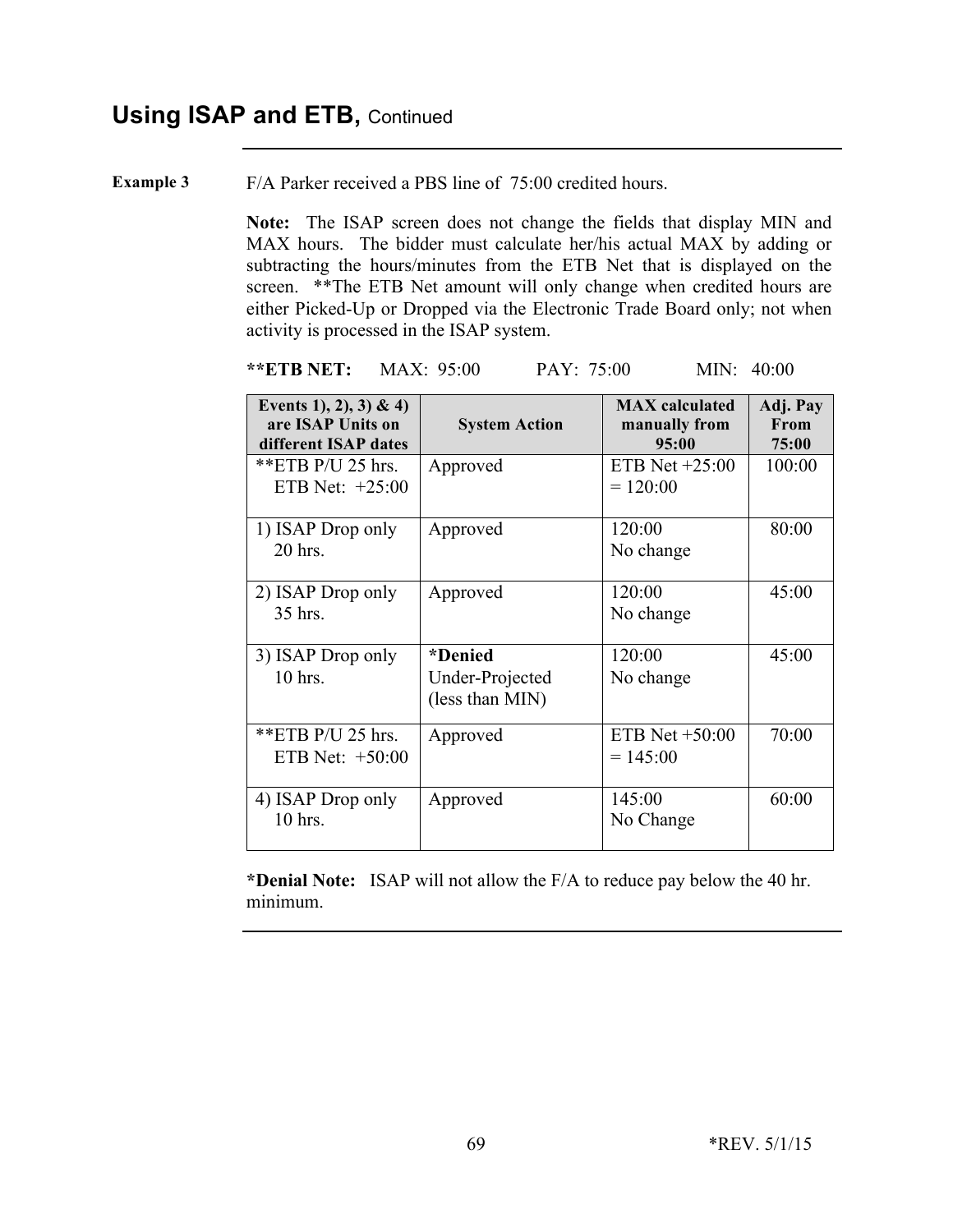# **Using ETB and Trading P/U on ISAP**

**Overview** F/As have the ability to use ETB as well as ISAP; however, each process has a different result.

- Using ETB will increase and decrease a F/A's Projected Pay (ADJ PAY) column as the F/A drops, picks-up or exchanges pairings. At the same time, the F/A's MAX column will increase or decrease accordingly when using the MAX Hours  $+$   $or$  - ETB NET
- Using ISAP and ISAP/AIL will increase and decrease the F/A's Projected Pay as the same processes occur; however, the MAX field will not change as a result of an award transaction.
- Ref. pg. 10-46 of the 2013 CBA: Trading Pairings through Crew Scheduling, a L/H who wishes to trade a pairing with another L/H will be subject to ETB provisions.

**Understanding MIN/MAX hours Changes** Unless a F/A has a partial month or canceled flights; her/his starting windows utilized throughout the entire ISAP process will remain the same. The pay projection will change based on drops or pick-ups awarded in ISAP or ISAP/AIL. The Pay Message for projections will include the starting pay projection if it is below the minimum or above the maximum:

## **Over-projected:**

TOTAL HOURS 10800 OVER F/A LIMIT SET AT 09500 Due to Actual Flying Credit

### **Under-projected:**

TOTAL HOURS 03600 UNDER F/A LIMIT SET AT 4000 Due to XCL Flights

#### **Note:**

An affected F/A can still bid in ISAP if she/he receives one of the messages shown above. Review example 4.

*Continued on next page*